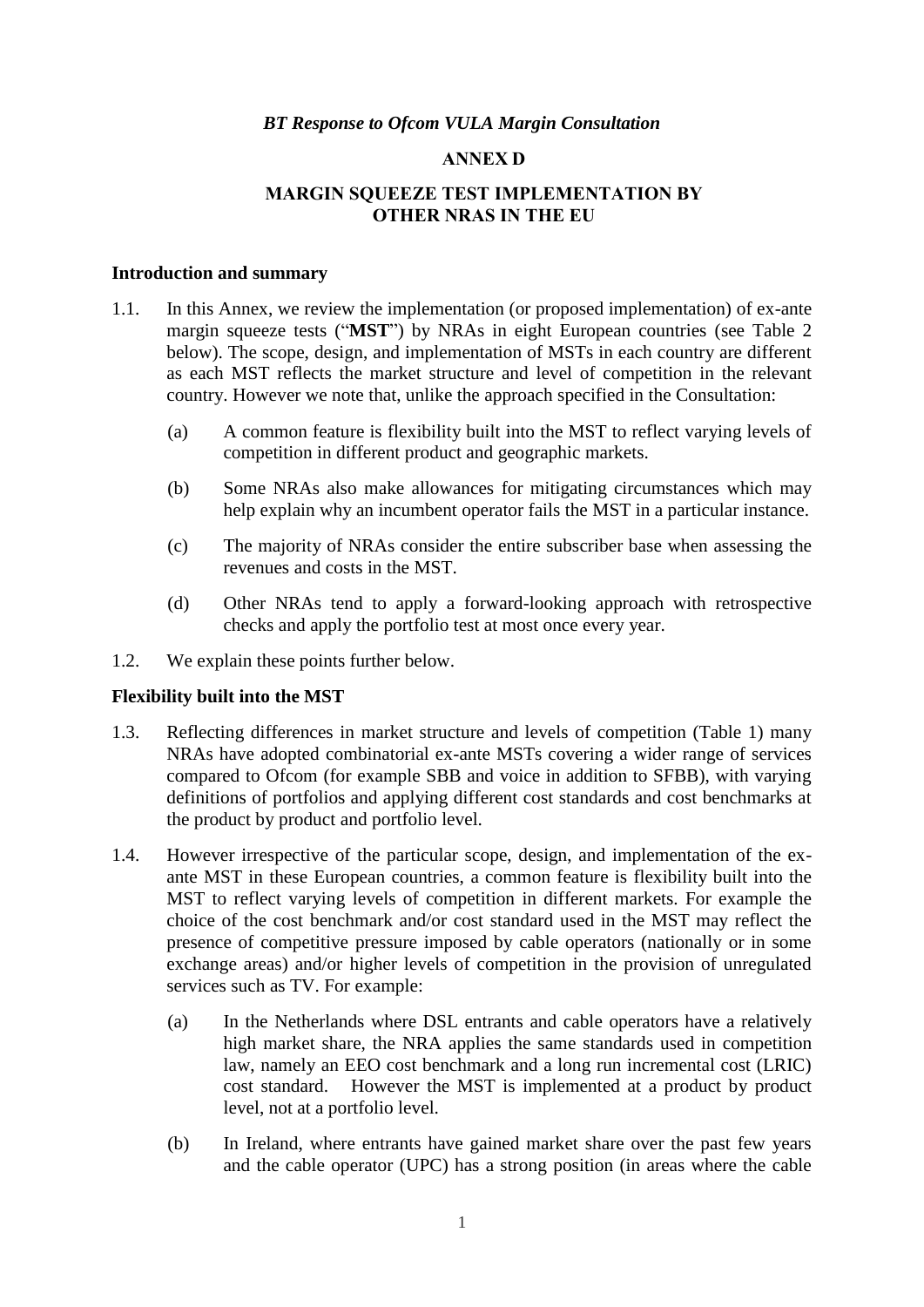network exists), the NRA provides the incumbent with more pricing flexibility in competitive areas.

- (c) In Austria, where cable operators enjoy a strong market position, the NRA applies an EEO cost benchmark and an ATC cost standard which is applied to a wide portfolio which includes all broadband products. The cost standard used in the product by product test is average avoidable cost (AAC).
- (d) TV services if included in the MST are generally included at their LRIC. For example:
	- (i) in Ireland, Spain and the Netherlands, NRAs include the LRIC of TV services in the MST;
	- (ii) in Italy and Denmark, these costs are excluded from the product-by-product test and only included in the portfolio test at their LRIC; and
	- (iii) in Austria, the NRA considers these services to be provided under competitive conditions and hence their revenues and costs are excluded from the MST.
- 1.5. The aim of building in flexibility into the design of the MST is to strike the right balance between promoting competition in the market, and providing incumbent with sufficient flexibility and incentives to compete and invest. Providing incumbents sufficient flexibility is particularly important in market segments where they face higher levels of competition (for example the provision of triple play bundles as opposed to double play bundles) and/or in the provision of services (such as TV) where the incumbent operator may be an entrant and may not be in a strong competitive position.
- 1.6. In contrast to the approach taken by various other European NRAs, Ofcom's proposed test fails to explicitly consider and reflect differences in competitive conditions faced by BT in:
	- (a) Different geographic areas, for example BT faces more competition in exchanges with unbundled operators and/or exchanges covered by Virgin's cable network; and
	- (b) Different markets i.e. the Pay TV and the broadband markets. BT is an entrant in Pay TV markets which is dominated by Sky.

### **Mitigating circumstances**

- 1.7. In addition to designing flexible MSTs as described above, some NRAs also make allowances for mitigating circumstances which may help explain why an incumbent operator fails the MST in a particular instance. The allowance for mitigating circumstances recognises that an ex-ante MST does not capture the complexities of an effects based test and that the incumbent operator failing the MST does not automatically mean that competition is distorted. And if competition has not been distorted then the case for regulatory intervention is unclear. For example:
	- (a) ComReg conducts a case by case assessment of the reasonableness of a bundle if it does not pass the relevant test. Mitigating circumstances include retail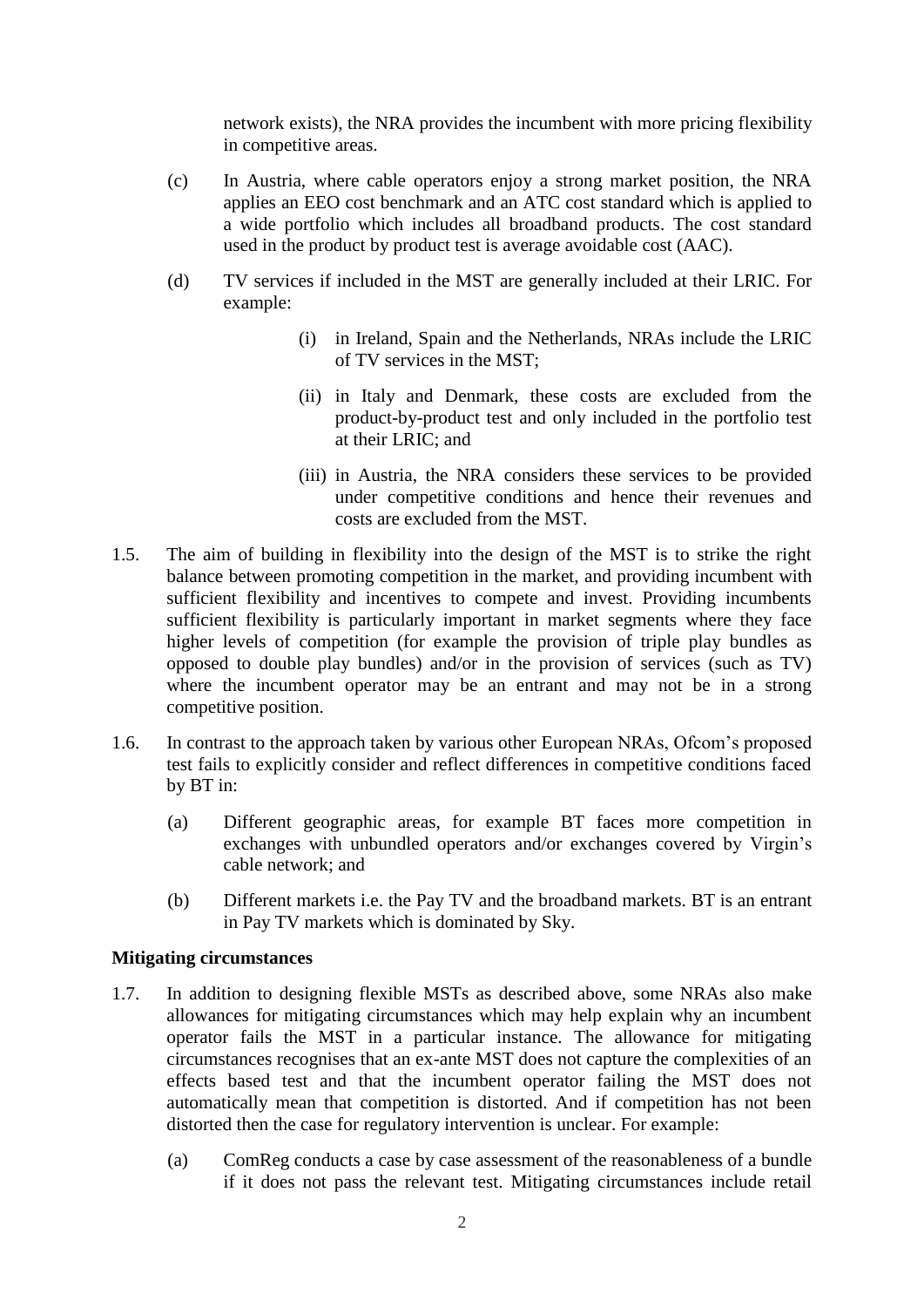efficiencies and related savings, increased customer lifetimes, and a competitive assessment (which includes relevant commercial and strategic reasons for the offer, the duration and scope of the offer, and whether the pricing is likely to have an appreciable effect on existing OAOs or potential new entrants, and the medium to long term implications for retail pricing and consumers etc).

- (b) The Danish NRA allows the incumbent to fail the MST if the squeeze is a result of the incumbent meeting competition (regardless of the price level) i.e. if another CP is the price leader the incumbent is allowed to price below the level required to pass the MST. If the other CP subsequently increases its prices and the incumbent is the only operator pricing at a level resulting in a margin squeeze, the incumbent has two months to amend its prices and pass the MST.
- (c) The Croatian NRA also proposes to allow for mitigating circumstances if the incumbent fails the MST, such as when the incumbent is meeting the competition or when future efficiency improvements (like cost reductions) are expected.
- 1.8. Again Ofcom's test makes no allowance for mitigating circumstances i.e. valid reasons why in some cases failing the MST is unlikely to 'distort competition'.

### **Subscriber base**

- 1.9. The majority of NRAs consider the entire subscriber base when assessing the revenues and costs in the MST.
- 1.10. Among the eight jurisdictions analysed, only the Italian NRA uses new subscriber acquisitions in the MST but it does so over a one year time horizon. The other seven NRAs consider both new and existing subscribers when measuring the costs and revenues in the MST.
- 1.11. Unlike most other NRAs Ofcom's proposed test is based on new subscribers instead of the entire subscriber base, consisting of existing and new subscribers.
- 1.12. The focus on subscribers acquired in the last 6 months narrows the scope of the test considerably. For example, in some testing periods the result may be a product by product test (instead of a portfolio test) if one product bundle proves popular during the preceding 6 months.
- 1.13. Ofcom argues that using the total subscriber base would allow BT to use margins on existing subscribers to subsidize new subscribers, and because rivals have a relatively smaller SFBB subscriber bases they would not be able to replicate such a strategy. However the focus on SFBB overlooks the fact that BT's rivals have large SBB customer bases, and margins from these SBB subscribers could be used to compete for SFBB customers (while BT would not be allowed to do so).

### **Forward looking approach**

1.14. Other NRAs tend to apply a forward-looking approach with retrospective checks and apply the portfolio test at most once every year. In particular: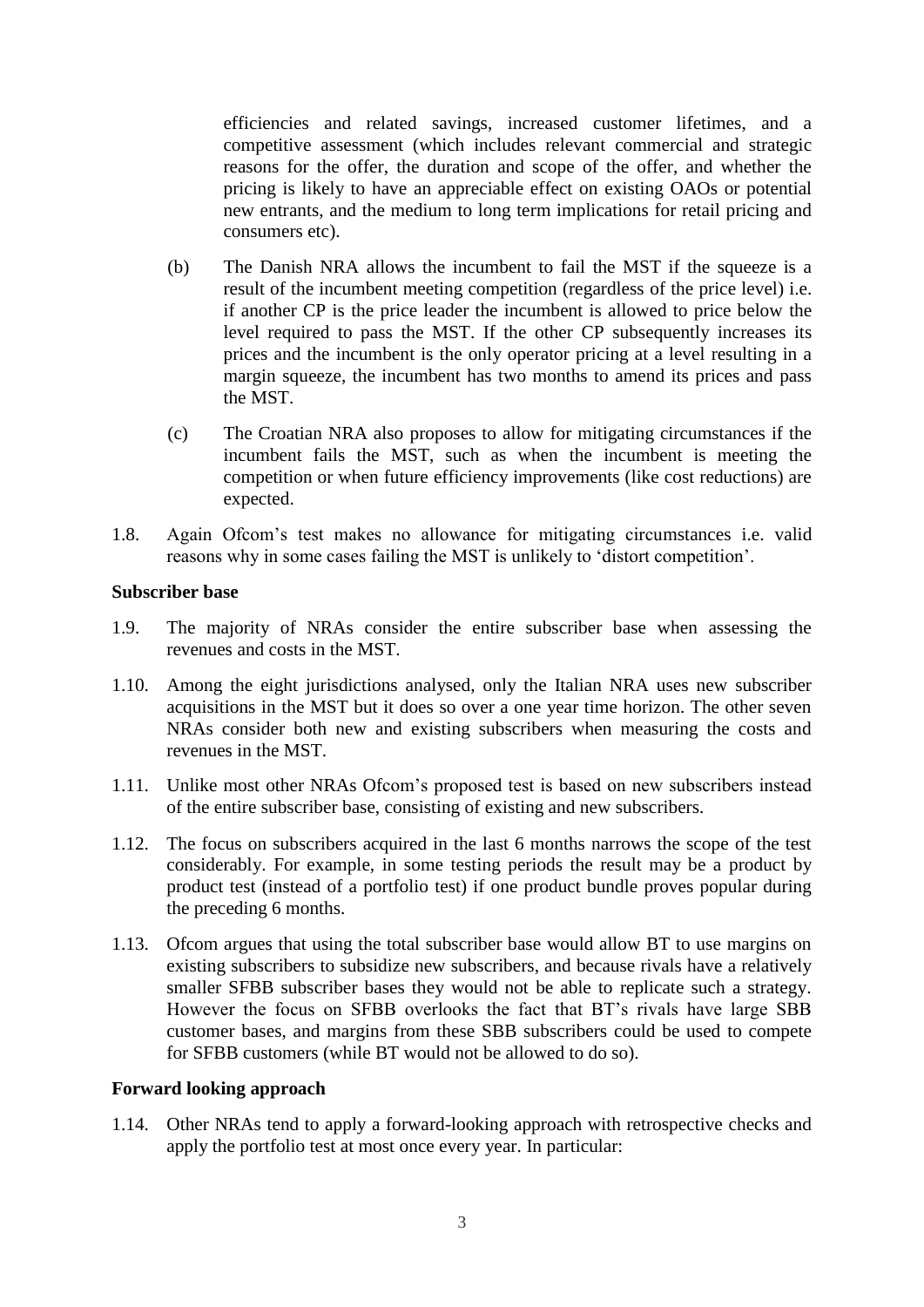- (a) Six NRAs use a discounted cash flow (DCF) approach or take account of known or expected future changes in the MST.
- (b) Four NRAs apply the portfolio test at most once every year.
- 1.15. Ofcom's proposed test is backward looking and there seems to be no allowance to take into account known changes and/or BT's commercial strategy. Known changes may include retail / wholesale price changes, additional revenue streams etc.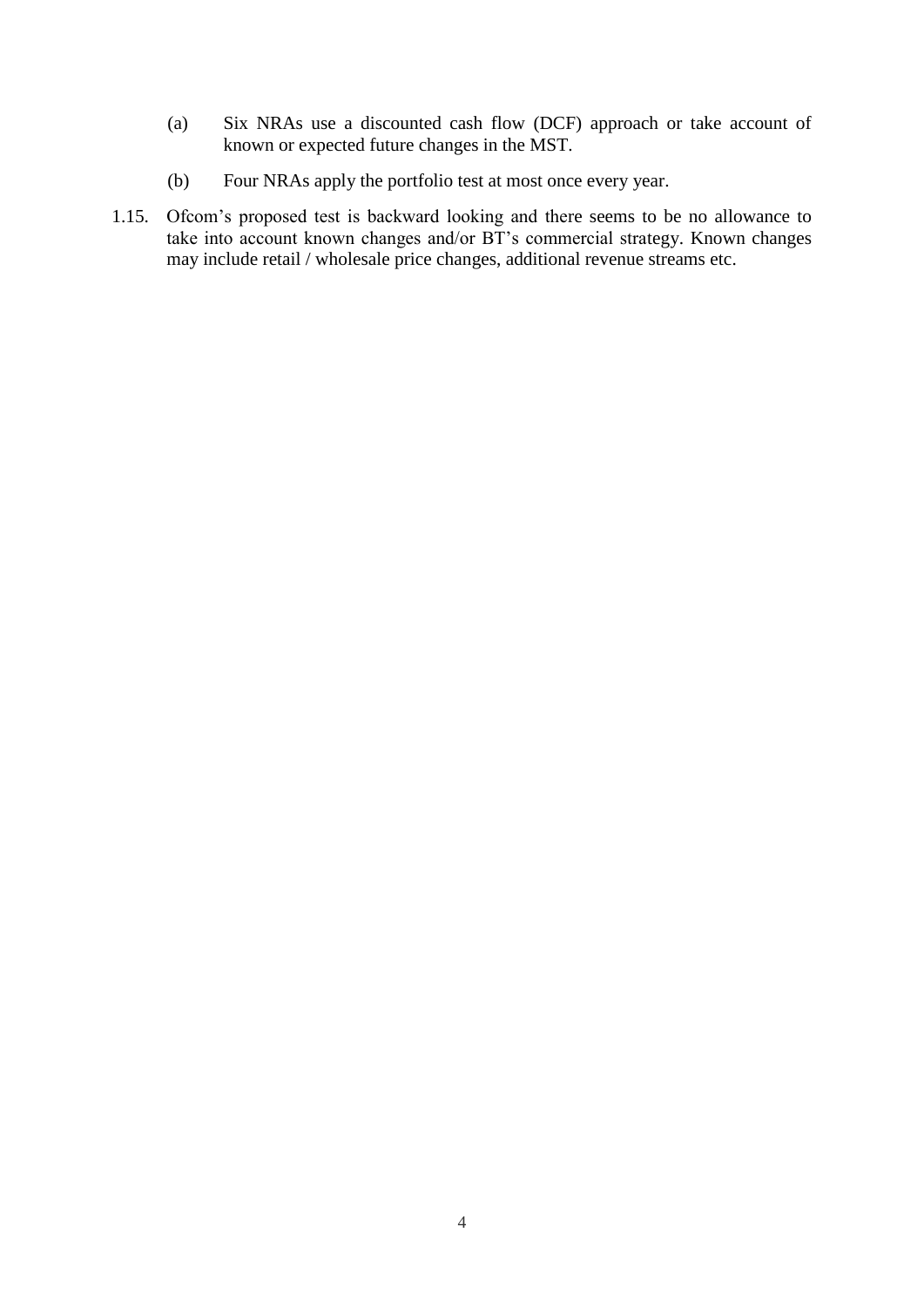# **Table 1 – Key broadband market indicators**

|                                                | <b>IT</b> | IE  | <b>ES</b> | <b>EL</b> | <b>HR</b> | AT  | <b>NL</b> | DK  | UK  |
|------------------------------------------------|-----------|-----|-----------|-----------|-----------|-----|-----------|-----|-----|
| <b>Broadband and NGA household penetration</b> |           |     |           |           |           |     |           |     |     |
| Broadband penetration                          | 23%       | 26% | 26%       | 26%       | 22%       | 27% | 41%       | 41% | 34% |
| NGA penetration                                | 3%        | 35% | 25%       | 2%        | 1%        | 16% | 59%       | 42% | 31% |
| <b>OAO</b> retail market share                 |           |     |           |           |           |     |           |     |     |
| OAO market share                               | 50%       | 62% | 53%       | 57%       | 43%       | 42% | 58%       | 41% | 67% |
| Of which Cable                                 | 0%        | 28% | 17%       | 0%        | 11%       | 31% | 46%       | 28% | 20% |
| OAOs using LLU                                 | 70%       | 5%  | 85%       | 98%       | 71%       | 77% | 69%       | 49% | 77% |
| <b>OAOs</b> using Bitstream                    | 29%       | 74% | 11%       | $1\%$     | 29%       | 21% | 23%       | 28% | 17% |

Source: EC (2014), 'Trends in European Broadband Markets 2014, 28 May.

Note: IT (Italy); IE (Ireland); ES (Spain); EL (Greece); HR (Croatia); AT (Austria); NL (Netherlands); DK (Denmark); UK (United Kingdom).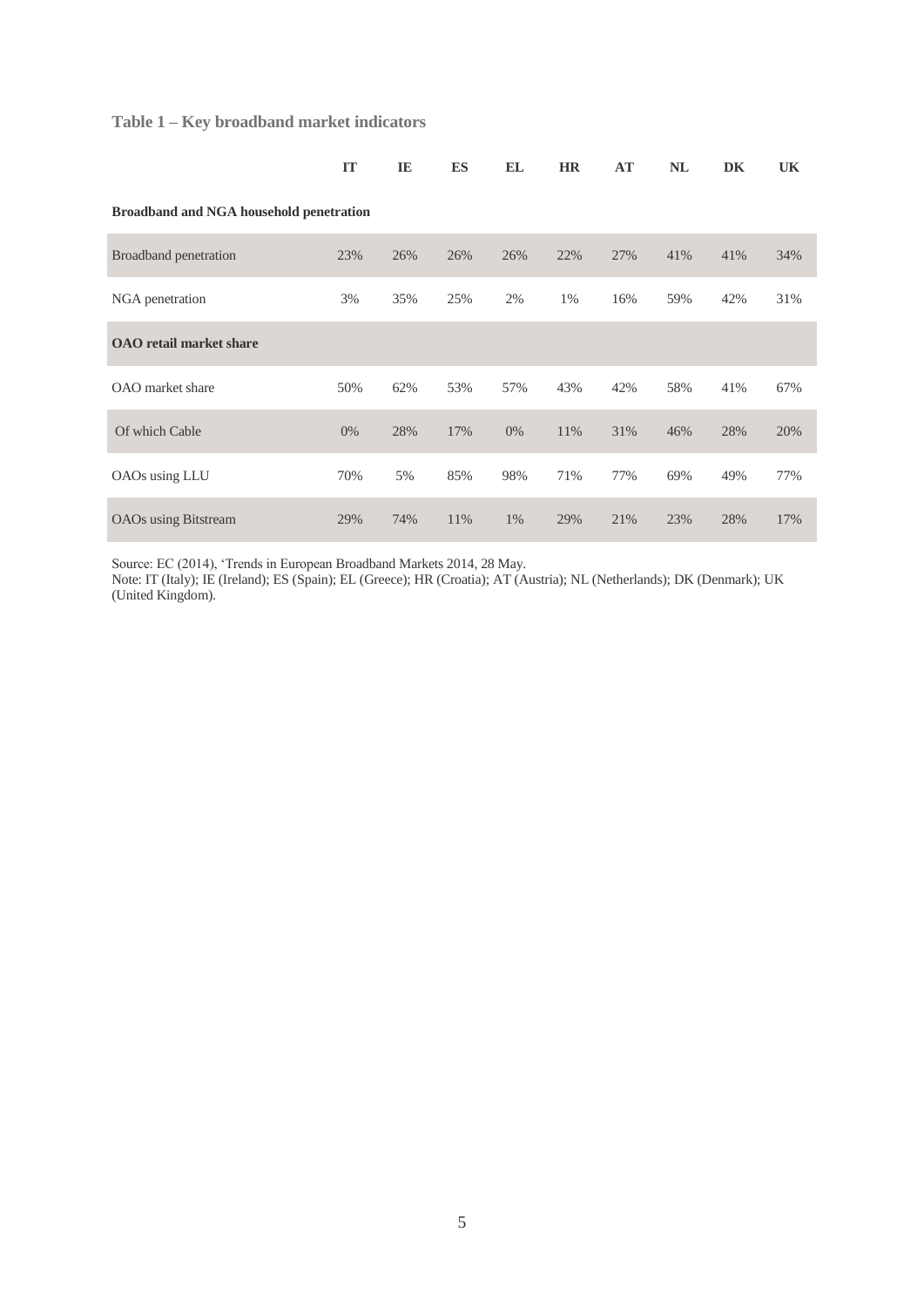**Table 2 – Implementation of ex-ante MST in different European countries**

|                                                                                  | Italy $(2010)$                                                                                            | Ireland $(2013)$                                                                                                                                                                                                      | <b>Spain (2013)</b>                                                                    | <b>Greece (2011)</b>                                          | Croatia (2014)                                                                                  | Austria (2013)                                                              | <b>Netherlands</b><br>(2009)          | Denmark (2012)                                                     |
|----------------------------------------------------------------------------------|-----------------------------------------------------------------------------------------------------------|-----------------------------------------------------------------------------------------------------------------------------------------------------------------------------------------------------------------------|----------------------------------------------------------------------------------------|---------------------------------------------------------------|-------------------------------------------------------------------------------------------------|-----------------------------------------------------------------------------|---------------------------------------|--------------------------------------------------------------------|
| Scope - test<br>applies to<br>products with at<br>least one of these<br>services | <b>SFBB</b>                                                                                               | Voice access, SBB, Voice access, SBB, Voice access, SBB<br><b>SFBB</b>                                                                                                                                                |                                                                                        | <b>SFBB</b>                                                   | Voice access, SBB, Voice access, calls, SBB, SFBB<br><b>SBB, SFBB</b>                           |                                                                             | Voice access, SBB, SBB<br><b>SFBB</b> |                                                                    |
| <b>Pre-notification of</b> Yes<br>new offers?                                    |                                                                                                           | Yes                                                                                                                                                                                                                   | Yes (but only for<br>residential offers)                                               | Yes                                                           | Yes                                                                                             | No                                                                          | N <sub>o</sub>                        | N <sub>o</sub>                                                     |
| Network modelled EEO<br>(EEO/REO/<br>SEO)                                        |                                                                                                           | Voice: EEO<br><b>BB: EEO/SEO</b>                                                                                                                                                                                      | EEO                                                                                    | SEO - 10.5%<br>market share                                   | SEO - 25% market<br>share                                                                       | <b>EEO</b>                                                                  | <b>EEO</b>                            | REO (but will use<br>EEO for network<br>downstream costs)          |
| Degree of<br>aggregation<br>(portfolio or<br>product-by-<br>product)             | Combinatorial test:<br>i) Portfolio: LRIC<br>in non-SMP retail<br>markets; LRIC+ in<br>SMP retail markets | Combinatorial test<br>in competitive<br>areas and product<br>by product test<br>outside competitive<br>areas:                                                                                                         | Combinatorial test:<br>i) portfolio test<br>ii) product-by-<br>product test            | test                                                          | Product-by-product Combinatorial test:<br>i) Portfolio: ATC<br>ii) Product-by-<br>product: LRIC | Combinatorial test:<br>i) Portfolio: ATC<br>ii) Product-by-<br>product: AAC | Product-by-product<br>test            | Combinatorial test:<br>i) Portfolio<br>ii) Product-by-<br>product: |
| <b>Cost standard</b><br>(AVC/LRIC/<br>LRIC+/ATC)                                 | ii) product-by-<br>product:<br>SRIC/AVC                                                                   | i) portfolio (inside<br>competitive areas)<br>and product by<br>product outside<br>competitive areas:<br><b>ATC</b><br>ii) product-by-<br>product (inside<br>competitive areas):<br>ATC for broadband<br>& LRIC calls | LRIC (FAC when<br>LRIC estimates are<br>not available)                                 | LRIC+ (ATC<br>when $LRIC+$<br>estimates are not<br>available) | <b>BU LRIC+</b><br>estimates used for<br>network<br>downstream costs                            |                                                                             | <b>LRIC</b>                           | <b>LRIC</b>                                                        |
| Scope of the<br>portfolio                                                        | One for each<br>product family $-$<br><b>SFBB</b>                                                         | One for each<br>product family -<br>separate for SBB $\&$ separate for SBB $\&$<br><b>SFBB</b>                                                                                                                        | Three portfolios:<br>voice-only, triple-<br>play offers and<br>fixed-mobile<br>bundles | All products                                                  | One for each<br>product group<br>(single/dual/triple)<br>play)                                  | All broadband<br>products                                                   |                                       | All SBB products                                                   |
| For which<br>subscribers?                                                        | <b>New</b>                                                                                                | Existing $+$ new                                                                                                                                                                                                      | $Existing + new$                                                                       | Existing $+$ new                                              | Existing $+$ new                                                                                | Existing $+$ new                                                            | $Existing + new$                      | Existing $+$ new                                                   |